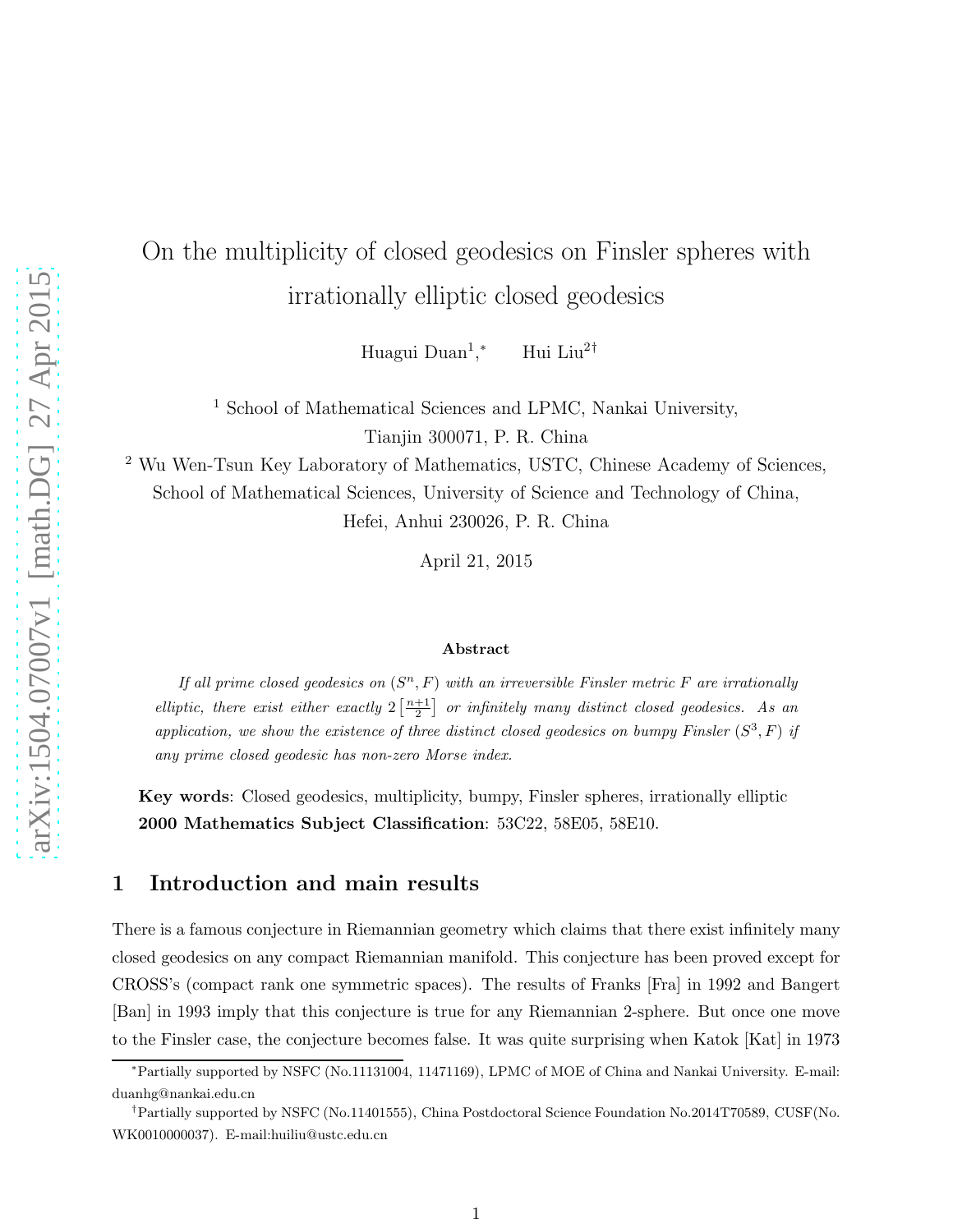found some irreversible Finsler metrics on CROSS's with only finitely many closed geodesics and all closed geodesics being non-degenerate and elliptic.

**Definition 1.1.** (cf. [She]) Let M be a finite dimensional smooth manifold. A function  $F: TM \rightarrow [0, +\infty)$  is a Finsler metric if it satisfies

- (F1) F is  $C^{\infty}$  on  $TM \setminus \{0\},$
- (F2)  $F(x, \lambda y) = \lambda F(x, y)$  for all  $x \in M$ ,  $y \in T_xM$  and  $\lambda > 0$ ,
- (F3) For every  $y \in T_xM \setminus \{0\}$ , the quadratic form

$$
g_{x,y}(u,v) \equiv \frac{1}{2} \frac{\partial^2}{\partial s \partial t} F^2(x, y + su + tv)|_{t=s=0}, \qquad \forall u, v \in T_xM,
$$

is positive definite.

In this case,  $(M, F)$  is called a Finsler manifold. F is reversible if  $F(x, -y) = F(x, y)$  holds for all  $x \in M$  and  $y \in T_xM$ . F is Riemannian if  $F(x, y)^2 = \frac{1}{2}G(x)y \cdot y$  for some symmetric positive definite matrix function  $G(x) \in GL(T_xM)$  depending on  $x \in M$  smoothly.

A closed curve on a Finsler manifold is a closed geodesic if it is locally the shortest path connecting any two nearby points on this curve (cf. [She]). As usual, on any Finsler manifold  $(M, F)$ , a closed geodesic  $c : S^1 = \mathbb{R}/\mathbb{Z} \to M$  is prime if it is not a multiple covering (i.e., iteration) of any other closed geodesics. Here the m-th iteration  $c^m$  of c is defined by  $c^m(t) = c(mt)$ . The inverse curve  $c^{-1}$  of c is defined by  $c^{-1}(t) = c(1-t)$  for  $t \in \mathbb{R}$ . Note that unlike Riemannian manifold, the inverse curve  $c^{-1}$  of a closed geodesic c on a irreversible Finsler manifold need not be a geodesic. We call two prime closed geodesics c and d distinct if there is no  $\theta \in (0,1)$  such that  $c(t) = d(t + \theta)$  for all  $t \in \mathbb{R}$ . On a reversible Finsler (or Riemannian) manifold, two closed geodesics c and d are called geometrically distinct if  $c(S^1) \neq d(S^1)$ , i.e., their image sets in M are distinct. We shall omit the word distinct when we talk about more than one prime closed geodesic.

For a closed geodesic c on  $(S^n, F)$ , denote by  $P_c$  the linearized Poincaré map of c. Then  $P_c \in Sp(2n-2)$  is symplectic. For any  $M \in Sp(2k)$ , we define the *elliptic height*  $e(M)$  of M to be the total algebraic multiplicity of all eigenvalues of M on the unit circle  $U = \{z \in C | |z| = 1\}$ in the complex plane C. Since M is symplectic,  $e(M)$  is even and  $0 \le e(M) \le 2k$ . A closed geodesic c is called *elliptic* if  $e(P_c) = 2(n-1)$ , i.e., all the eigenvalues of  $P_c$  locate on **U**; *irrationally* elliptic if, in the homotopy component  $\Omega^0(P_c)$  of  $P_c$  (cf. Section 2 below),  $P_c$  can be connected to the  $\diamond$ -product of  $(n-1)$  rotation matrices  $\begin{pmatrix} \cos \theta_i & -\sin \theta_i \\ \cdot & \cdot \end{pmatrix}$  $\sin \theta_i$   $\cos \theta_i$  $\setminus$ with  $\theta_i$  being irrational multiples of  $\pi$  for  $1 \leq i \leq n-1$ ; hyperbolic if  $e(P_c) = 0$ , i.e., all the eigenvalues of  $P_c$  locate away from U; non-degenerate if 1 is not an eigenvalue of  $P_c$ . A Finsler manifold  $(M, F)$  is called bumpy if all the closed geodesics on it are non-degenerate.

Recently the closed geodesic problem on Finsler spheres has aroused many authors' interest (cf. [BaL], [DuL1]-[DuL3], [HWZ1]-[HWZ2], [Lon5], [LoD], [LoW], [Rad3]-[Rad4], [Wan] and so on).

Note that Hingston in [Hin] proved the existence of infinitely many closed geodesics on Riemannian spheres if all prime closed geodesics are hyperbolic. The results of [HWZ1]-[HWZ2] imply that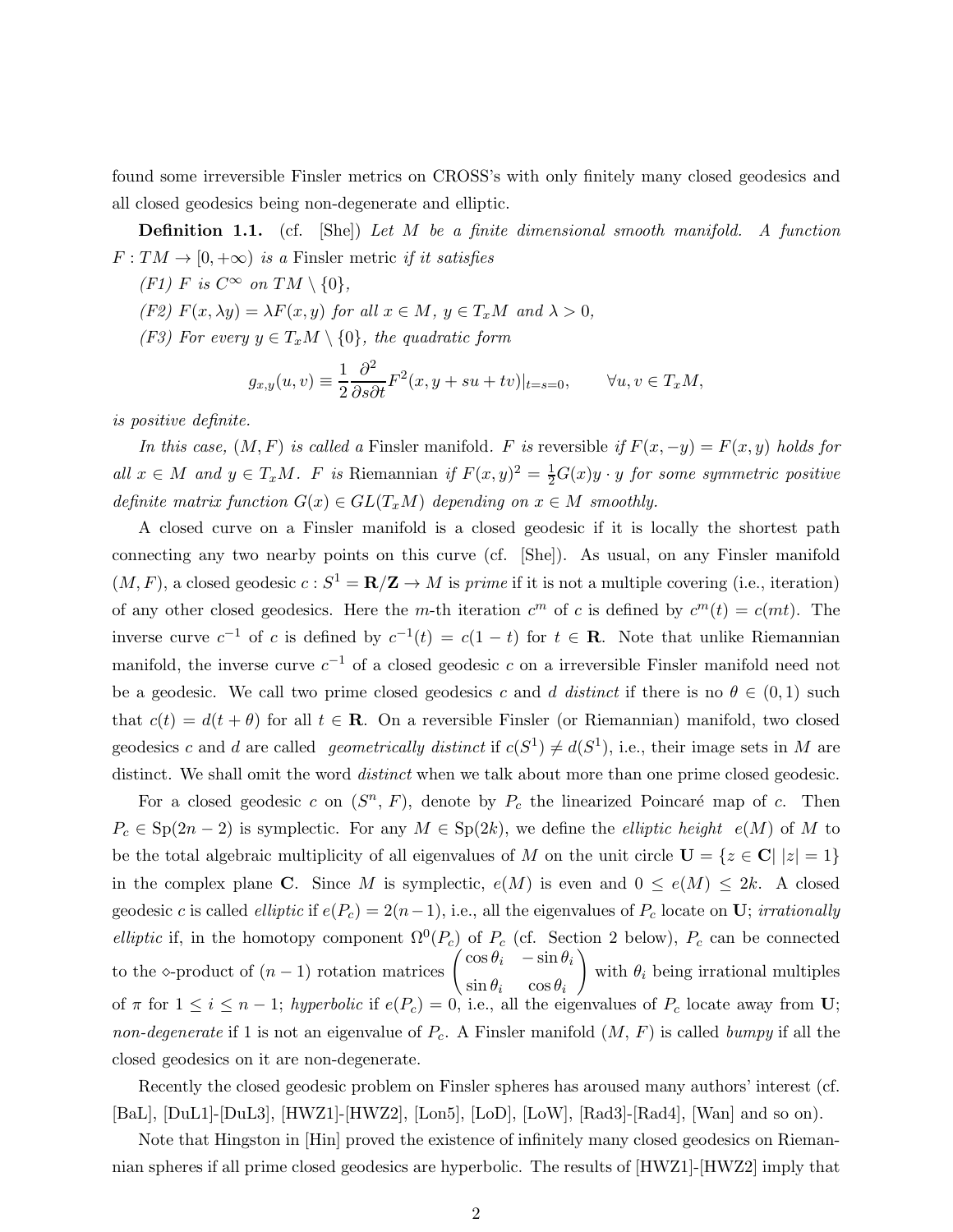there exist either two or infinitely many prime closed geodesics on every bumpy Finsler 2-sphere provided the stable and unstable manifolds of every hyperbolic closed geodesic intersect transversally. After the work [BaL] of Bangert and Long, Long and Wang in [LoW] proved that on every Finsler 2-sphere, there exist either at least two irrationally elliptic closed geodesics or infinitely many closed geodesics.

In the Katok's examples of [Kat] which have been studied later by Ziller in [Zil], Katok constructed some irreversible Finsler metrics on  $S<sup>n</sup>$  with exact  $2\left\lceil \frac{n+1}{2} \right\rceil$  $\frac{+1}{2}$  closed geodesics and all of them being irrationally elliptic. Based on these facts, Anosov in [Ano] conjectured that there exist at least  $2\left\lceil \frac{n+1}{2} \right\rceil$  $\left[\frac{+1}{2}\right]$  closed geodesics on every Finsler spheres  $(S^n, F)$ . Furthermore one suspects that all these closed geodesics on  $S<sup>n</sup>$  with an irreversible Finsler metric F are irrationally elliptic provided the number of prime closed geodesics is finite (cf. [Lon5] for more conjectures of the closed geodesic problem). See [WHL] for a similar conjecture about closed characteristics on compact convex hypersurfaces in  $\mathbb{R}^{2n}$ .

Thus it seems interesting to study the multiplicity problem on the Finsler sphere  $(S<sup>n</sup>, F)$  with irrationally elliptic closed geodesics. The following is our main result.

**Theorem 1.2.** If all prime closed geodesics on  $(S<sup>n</sup>, F)$  with an irreversible Finsler metric F are irrationally elliptic, there exist either exactly  $2\left\lceil \frac{n+1}{2} \right\rceil$  $\frac{+1}{2}$  or infinitely many distinct closed geodesics.

In [DuL2], Duan and Long showed that on every bumpy Finsler  $(S^3, F)$  either there exist at least three distinct closed geodesics, or there exists two non-hyperbolic closed geodesics. As an application of Theorem 1.2, we obtain

**Theorem 1.3.** There exist at least three distinct closed geodesics on a bumpy Finsler  $(S^3, F)$ if any prime closed geodesic on it has non-zero Morse index.

In this paper, let  $\mathbf{N}, \mathbf{N}_0, \mathbf{Z}, \mathbf{Q}, \mathbf{R}$ , and  $\mathbf{C}$  denote the sets of natural integers, non-negative integers, integers, rational numbers, real numbers, and complex numbers respectively. We use only singular homology modules with Q-coefficients. For an  $S^1$ -space X, we denote by  $\overline{X}$  the quotient space  $X/S^1$ . We define the functions

$$
\begin{cases}\n[a] = \max\{k \in \mathbf{Z} \mid k \le a\}, & E(a) = \min\{k \in \mathbf{Z} \mid k \ge a\}, \\
\varphi(a) = E(a) - [a], & \{a\} = a - [a].\n\end{cases}
$$
\n(1.1)

Especially,  $\varphi(a) = 0$  if  $a \in \mathbb{Z}$ , and  $\varphi(a) = 1$  if  $a \notin \mathbb{Z}$ .

## 2 Morse theory and Morse indices of closed geodesics

Let  $M = (M, F)$  be a compact Finsler manifold  $(M, F)$ , the space  $\Lambda = \Lambda M$  of  $H^1$ -maps  $\gamma : S^1 \to M$ has a natural structure of Riemannian Hilbert manifolds on which the group  $S^1 = \mathbb{R}/\mathbb{Z}$  acts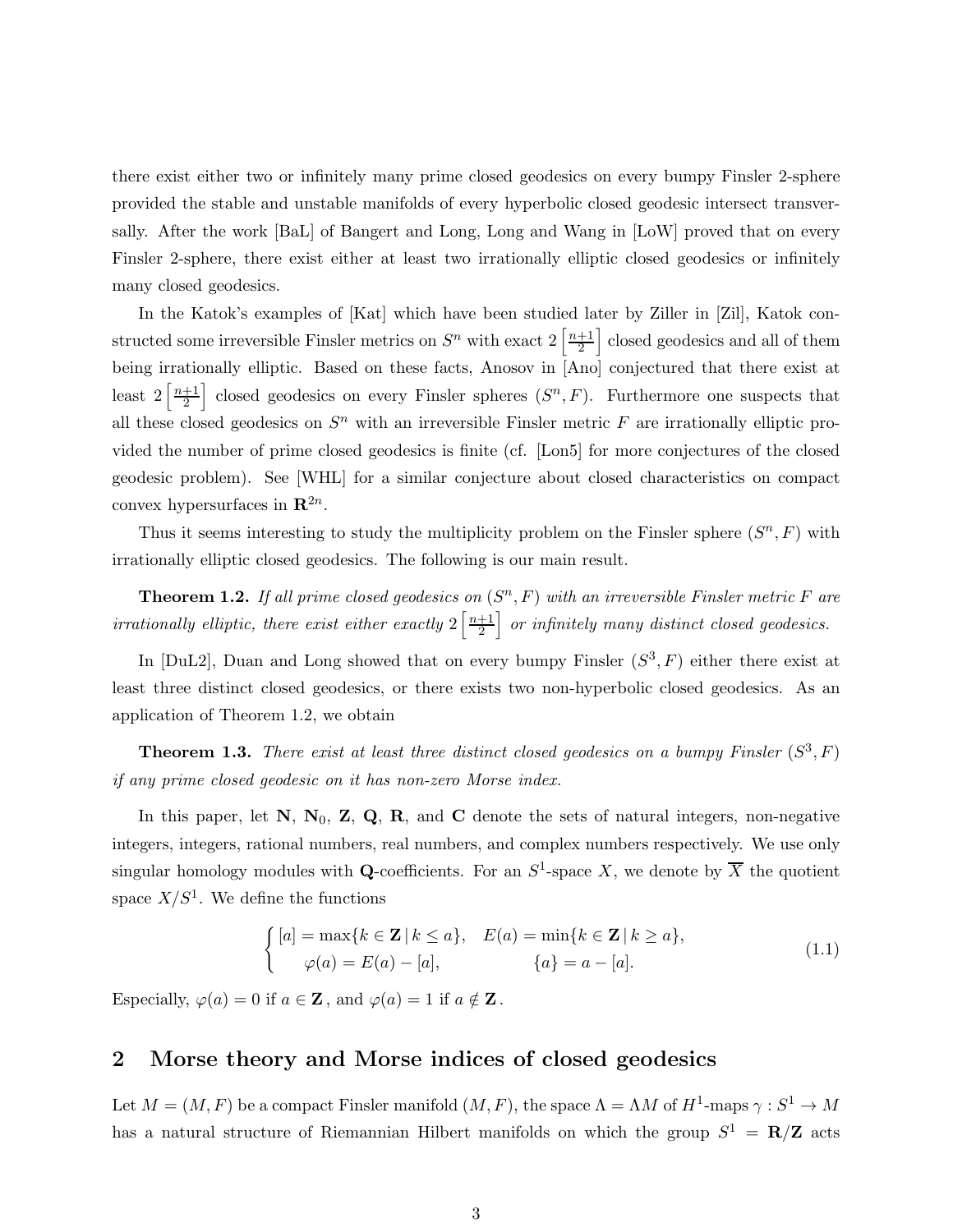continuously by isometries (cf. [Kli]). This action is defined by  $(s \cdot \gamma)(t) = \gamma(t + s)$  for all  $\gamma \in \Lambda$ and  $s, t \in S^1$ . For any  $\gamma \in \Lambda$ , the energy functional is defined by

$$
E(\gamma) = \frac{1}{2} \int_{S^1} F(\gamma(t), \dot{\gamma}(t))^2 dt.
$$
\n(2.1)

It is  $C^{1,1}$  and invariant under the  $S^1$ -action. The critical points of E of positive energies are precisely the closed geodesics  $\gamma : S^1 \to M$ . The index form of the functional E is well defined along any closed geodesic c on M, which we denote by  $E''(c)$ . As usual, we denote by  $i(c)$  and  $\nu(c)$  the Morse index and nullity of  $E$  at  $c$ . In the following, we denote by

$$
\Lambda^{\kappa} = \{ d \in \Lambda \mid E(d) \le \kappa \}, \quad \Lambda^{\kappa-} = \{ d \in \Lambda \mid E(d) < \kappa \}, \quad \forall \kappa \ge 0. \tag{2.2}
$$

For a closed geodesic c we set  $\Lambda(c) = {\gamma \in \Lambda \mid E(\gamma) < E(c)}$ .

For  $m \in \mathbb{N}$  we denote the m-fold iteration map  $\phi_m : \Lambda \to \Lambda$  by  $\phi_m(\gamma)(t) = \gamma(mt)$ , for all  $\gamma \in \Lambda, t \in S^1$ , as well as  $\gamma^m = \phi_m(\gamma)$ . If  $\gamma \in \Lambda$  is not constant then the multiplicity  $m(\gamma)$  of  $\gamma$  is the order of the isotropy group  $\{s \in S^1 \mid s \cdot \gamma = \gamma\}$ . For a closed geodesic c, the mean index  $\hat{i}(c)$ is defined as usual by  $\hat{i}(c) = \lim_{m \to \infty} i(c^m)/m$ . Using singular homology with rational coefficients we consider the following critical **Q**-module of a closed geodesic  $c \in \Lambda$ :

$$
\overline{C}_{*}(E,c) = H_{*}\left( (\Lambda(c) \cup S^{1} \cdot c) / S^{1}, \Lambda(c) / S^{1} \right). \tag{2.3}
$$

**Proposition 2.1.** (cf. Satz 6.11 of  $[Rad2]$ ) Let c be a prime closed geodesic on a bumpy Finsler manifold  $(M, F)$ . Then there holds

$$
\overline{C}_q(E, c^m) = \begin{cases} \mathbf{Q}, & \text{if } i(c^m) - i(c) \in 2\mathbf{Z} \text{ and } q = i(c^m), \\ 0, & \text{otherwise.} \end{cases}
$$

Set  $\overline{\Lambda}^0 = \overline{\Lambda}^0 M = \{$ constant point curves in  $M\} \cong M$ . Let  $(X, Y)$  be a space pair such that the Betti numbers  $b_i = b_i(X, Y) = \dim H_i(X, Y; \mathbf{Q})$  are finite for all  $i \in \mathbf{Z}$ . As usual the *Poincaré* series of  $(X, Y)$  is defined by the formal power series  $P(X, Y) = \sum_{i=0}^{\infty} b_i t^i$ . We need the following well known version of results on Betti numbers.

Lemma 2.2. (cf. Theorem 2.4 and Remark 2.5 of [Rad1] and [Hin], cf. also Lemma 2.5 of [DuL3]) Let  $(S^n, F)$  be an n-dimensional Finsler sphere.

(i) When n is odd, the Betti numbers are given by

$$
b_j = \operatorname{rank} H_j(\Lambda S^n/S^1, \Lambda^0 S^n/S^1; \mathbf{Q})
$$
  
= 
$$
\begin{cases} 2, & \text{if } j \in \mathcal{K} \equiv \{k(n-1) \mid 2 \le k \in \mathbf{N}\}, \\ 1, & \text{if } j \in \{n-1+2k \mid k \in \mathbf{N}_0\} \setminus \mathcal{K}, \\ 0 & \text{otherwise.} \end{cases}
$$
 (2.4)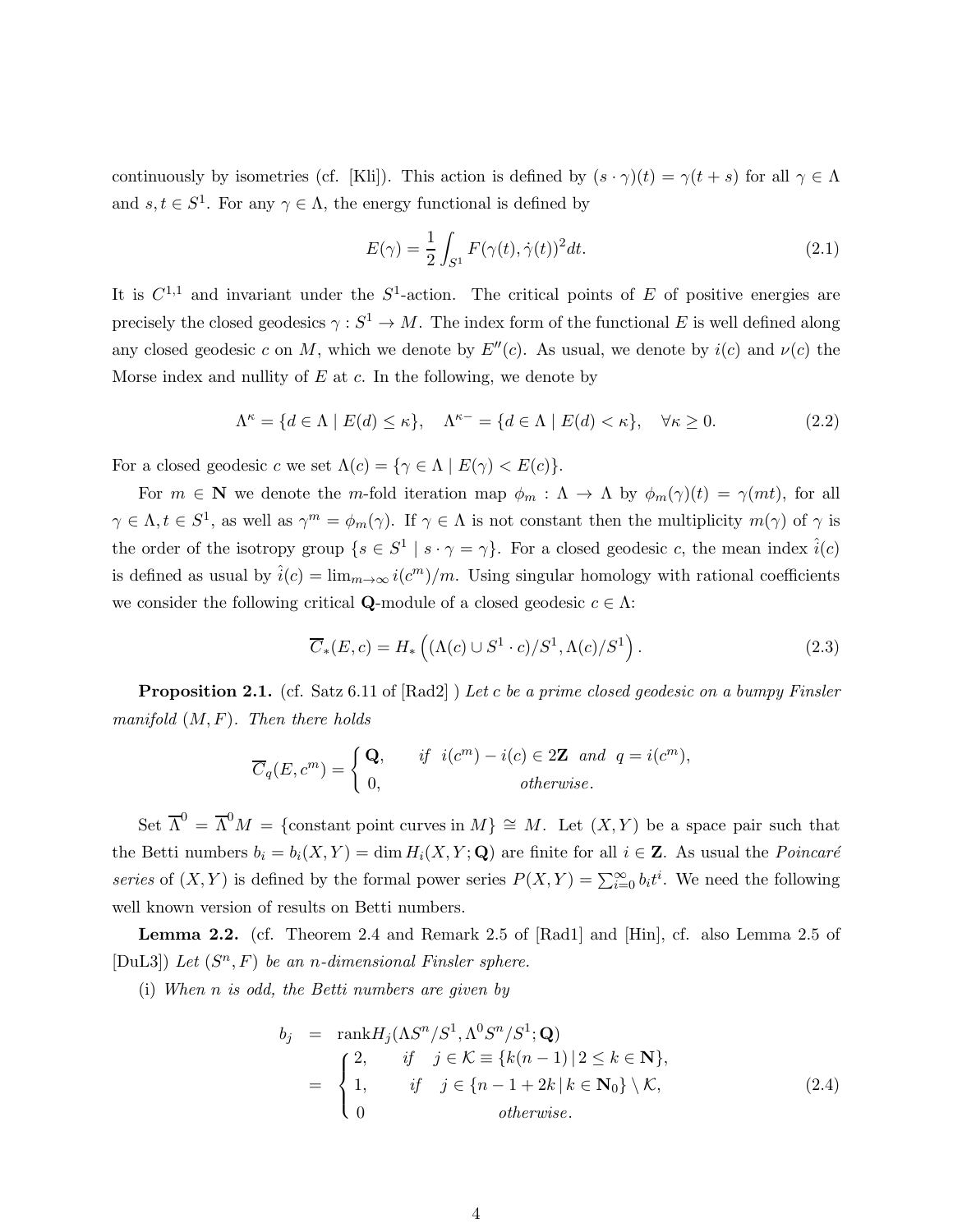(ii) When n is even, the Betti numbers are given by

$$
b_j = \operatorname{rank} H_j(\Lambda S^n/S^1, \Lambda^0 S^n/S^1; \mathbf{Q})
$$
  
= 
$$
\begin{cases} 2, & \text{if } j \in \mathcal{K} \equiv \{k(n-1) \mid 3 \le k \in 2\mathbf{N} + 1\}, \\ 1, & \text{if } j \in \{n-1+2k \mid k \in \mathbf{N}_0\} \setminus \mathcal{K}, \\ 0 & \text{otherwise.} \end{cases}
$$
 (2.5)

Next we recall some index iterated formulae of closed geodesics (cf. [Bot] and [Lon1]-[Lon4]).

In [Lon2] of 1999, Y. Long established the basic normal form decomposition of symplectic matrices. Based on this result he further established the precise iteration formulae of indices of symplectic paths in [Lon3] of 2000. Note that this index iteration formulae works for Morse indices of iterated closed geodesics (cf. [LiL], [Liu] and Chap. 12 of [Lon4]). Since every closed geodesic on a sphere is orientable. Then by Theorem 1.1 of  $[Liu]$ , the initial Morse index of a closed geodesic c on a n-dimensional Finsler sphere coincides with the index of a corresponding symplectic path.

As in [Lon4], denote by

$$
N_1(\lambda, a) = \begin{pmatrix} \lambda & a \\ 0 & \lambda \end{pmatrix}, \quad \text{for } \lambda = \pm 1, a \in \mathbf{R},
$$
 (2.6)

$$
H(b) = \begin{pmatrix} b & 0 \\ 0 & b^{-1} \end{pmatrix}, \quad \text{for } b \in \mathbf{R} \setminus \{0, \pm 1\},
$$
 (2.7)

$$
R(\theta) = \begin{pmatrix} \cos \theta & -\sin \theta \\ \sin \theta & \cos \theta \end{pmatrix}, \quad \text{for } \theta \in (0, \pi) \cup (\pi, 2\pi), \tag{2.8}
$$

$$
N_2(e^{\theta\sqrt{-1}}, B) = \begin{pmatrix} R(\theta) & B \\ 0 & R(\theta) \end{pmatrix}, \quad \text{for } \theta \in (0, \pi) \cup (\pi, 2\pi) \text{ and}
$$

$$
B = \begin{pmatrix} b_1 & b_2 \\ b_3 & b_4 \end{pmatrix} \text{ with } b_j \in \mathbf{R}, \text{ and } b_2 \neq b_3.
$$
 (2.9)

Here  $N_2(e^{\theta\sqrt{-1}},B)$  is non-trivial if  $(b_2-b_3)\sin\theta < 0$ , and trivial if  $(b_2-b_3)\sin\theta > 0$  as defined in [Lon3] and Definition 1.8.11 of [Lon4].

As in [Lon4], the  $\infty$ -sum (direct sum) of any two real matrices is defined by

$$
\begin{pmatrix} A_1 & B_1 \ C_1 & D_1 \end{pmatrix}_{2i \times 2i} \diamond \begin{pmatrix} A_2 & B_2 \ C_2 & D_2 \end{pmatrix}_{2j \times 2j} = \begin{pmatrix} A_1 & 0 & B_1 & 0 \ 0 & A_2 & 0 & B_2 \ C_1 & 0 & D_1 & 0 \ 0 & C_2 & 0 & D_2 \end{pmatrix}.
$$

For every  $P \in \text{Sp}(2n)$ , the homotopy set  $\Omega(P)$  of P in  $\text{Sp}(2n)$  is defined by

$$
\Omega(P) = \{ N \in \text{Sp}(2n) \mid \sigma(N) \cap \mathbf{U} = \sigma(P) \cap \mathbf{U} \equiv \Gamma \text{ and } \nu_{\omega}(N) = \nu_{\omega}(P) \,\forall \omega \in \Gamma \},\
$$

where  $\sigma(P)$  denotes the spectrum of P,  $\nu_{\omega}(P) \equiv \dim_{\mathbf{C}} \ker_{\mathbf{C}}(P - \omega I)$  for  $\omega \in \mathbf{U}$ . The homotopy component  $\Omega^{0}(P)$  of P in Sp(2n) is defined by the path connected component of  $\Omega(P)$  containing P. Then the following decomposition theorem is proved in [Lon2] and [Lon3].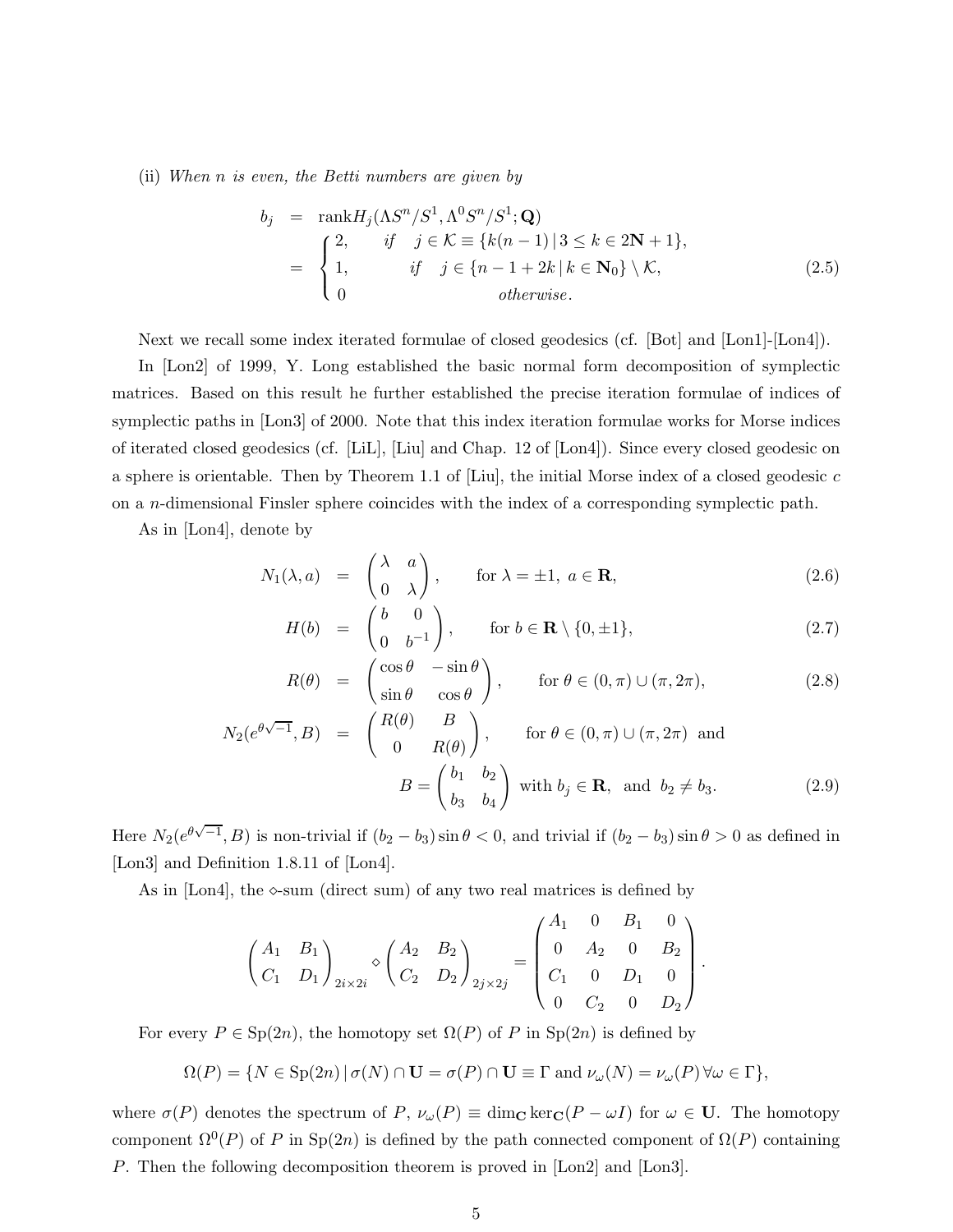**Theorem 2.3.** (cf. Theorem 1.8.10, Lemma 2.3.5 and Theorem 8.3.1 of  $[{\rm{Ln}}]$  For every  $P \in \text{Sp}(2n)$ , there exists a continuous path  $f \in \Omega^0(P)$  such that  $f(0) = P$  and

$$
f(1) = N_1(1,1)^{\diamond p_{-}} \diamond I_{2p_0} \diamond N_1(1,-1)^{\diamond p_{+}} \diamond N_1(-1,1)^{\diamond q_{-}} \diamond (-I_{2q_0}) \diamond N_1(-1,-1)^{\diamond q_{+}} \diamond N_2(e^{\alpha_1 \sqrt{-1}},A_1) \diamond \cdots \diamond N_2(e^{\alpha_{r_*}\sqrt{-1}},A_{r_*}) \diamond N_2(e^{\beta_1 \sqrt{-1}},B_1) \diamond \cdots \diamond N_2(e^{\beta_{r_0}\sqrt{-1}},B_{r_0}) \diamond R(\theta_1) \diamond \cdots \diamond R(\theta_k) \diamond R(\theta_{k+1}) \diamond \cdots \diamond R(\theta_r) \diamond H(b)^{\diamond h},
$$
\n(2.10)

where  $\frac{\theta_j}{2\pi} \notin \mathbf{Q} \cap (0,1)$  for  $1 \leq j \leq k$  and  $\frac{\theta_j}{2\pi} \in \mathbf{Q} \cap (0,1)$  for  $k+1 \leq j \leq r$ ;  $N_2(e^{\alpha_j \sqrt{-1}}, A_j)$ 's are nontrivial and  $N_2(e^{\beta_j\sqrt{-1}},B_j)$ 's are trivial, and non-negative integers  $p_-,p_0,p_+,q_-,q_0,q_+,r,r_*,r_0,h_0$ satisfy

$$
p_{-} + p_{0} + p_{+} + q_{-} + q_{0} + q_{+} + r + 2r_{*} + 2r_{0} + h = n.
$$
 (2.11)

Let  $\gamma \in \mathcal{P}_{\tau}(2n) = {\gamma \in C([0, \tau], \text{Sp}(2n)) | \gamma(0) = I}.$  Denote the basic normal form decomposition of  $P \equiv \gamma(\tau)$  by (2.10). Then we have

$$
i(\gamma^{m}) = m(i(\gamma) + p_{-} + p_{0} - r) + 2\sum_{j=1}^{r} E\left(\frac{m\theta_{j}}{2\pi}\right) - r
$$
  

$$
-p_{-} - p_{0} - \frac{1 + (-1)^{m}}{2}(q_{0} + q_{+}) + 2\sum_{j=1}^{r_{*}} \varphi\left(\frac{m\alpha_{j}}{2\pi}\right) - 2r_{*}.
$$
 (2.12)

## 3 Proof of main theorems

At first we prove Theorem 1.2. Now we assume the following condition holds,

(IECG): Suppose that all prime closed geodesics on  $(S<sup>n</sup>, F)$  with finitely many distinct closed geodesics are irrationally elliptic, denoted by  ${c_j}_{j=1}^q$ .

#### Proof of Theorem 1.2:

Under the assumption  $(IECG)$ , by the decomposition in Theorem 2.3, the linearized Poincaré map  $P_{c_j}$  can be connected to  $f_{c_j}(1)$  in  $\Omega^0(P_{c_j})$  satisfying

$$
f_{c_j}(1) = R(\theta_{j1}) \diamond \cdots \diamond R(\theta_{j(n-1)}), \quad 1 \le j \le n-1,
$$
\n(3.1)

where  $\frac{\theta_{jk}}{2\pi} \notin \mathbf{Q}$  for  $1 \leq j \leq q$  and  $1 \leq k \leq n-1$ . Then by Theorem 2.3, we obtain

$$
i(c_j) \in 2\mathbf{Z} + (n-1), \qquad 1 \le j \le q,\tag{3.2}
$$

$$
i(c_j^m) = m(i(c_j) - n + 1) + 2\sum_{k=1}^{n-1} \left[ \frac{m\theta_{jk}}{2\pi} \right] + n - 1, \quad \nu(c_j^m) = 0, \qquad \forall \ m \ge 1, \tag{3.3}
$$

where  $(3.2)$  follows from Theorem 8.1.7 of [Lon4] and the symplectic additivity of iterated indices.

By  $(3.2)$  and  $(3.3)$ , there holds

$$
i(c_j^{m+1}) - i(c_j^m) \in 2\mathbf{Z}, \qquad \forall \ 1 \le j \le q, \quad m \ge 1.
$$
 (3.4)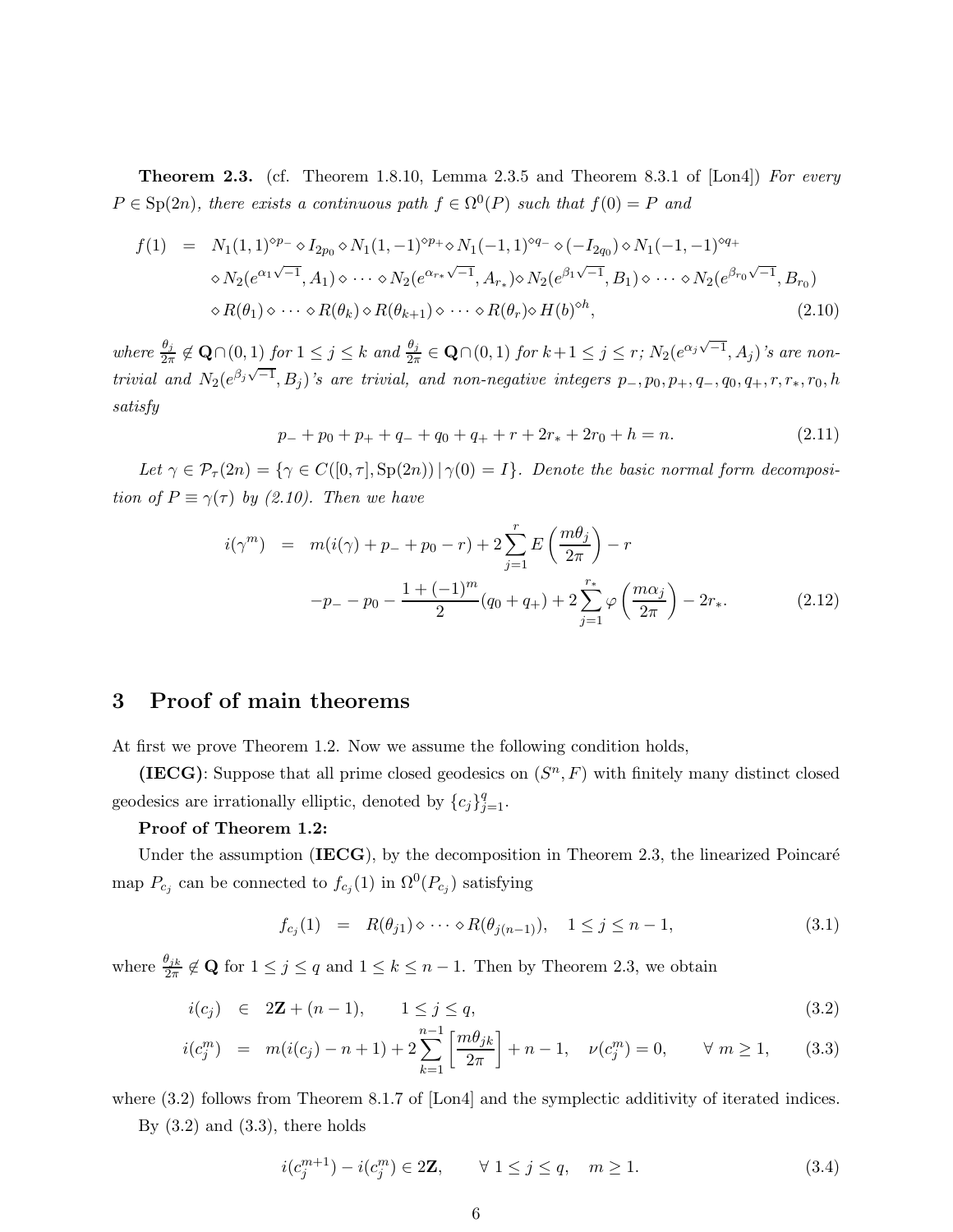Define

$$
M_p = \sum_{j=1}^q M_p(j) \equiv \sum_{j=1}^q \# \{ m \ge 1 \mid i(c_j^m) = p, \ \overline{C}_p(E, c_j^m) \ne 0 \}, \quad p \in \mathbf{Z}.
$$

Then the following Morse inequality (cf. Theorem I.4.3 of [Cha]) holds

$$
M_p \geq b_p,\tag{3.5}
$$

$$
M_p - M_{p-1} + \dots + (-1)^p M_0 \ge b_p - b_{p-1} + \dots + (-1)^p b_0, \quad \forall \ p \in \mathbf{N}_0.
$$
 (3.6)

By Proposition 2.1 and (3.4) we obtain

$$
M_p = \sum_{j=1}^{q} M_p(j) = \sum_{j=1}^{q} \# \{ m \ge 1 \mid i(c_j^m) = p \}, \qquad \forall \ p \in \mathbf{Z}, \tag{3.7}
$$

which, together with (3.2) and Lemma 2.2, yields

$$
M_p = b_p = 0, \qquad \forall \ p = n \text{ (mod2)}, \ p \in \mathbf{N}_0. \tag{3.8}
$$

Then by the Morse inequality (3.6), we obtain

$$
M_p = b_p, \qquad \forall \ p = n - 1 \ (\text{mod2}), \ p \in \mathbf{N}_0. \tag{3.9}
$$

**Claim 1:** Under the condition (IECG), there holds  $i(c_j) \geq n-1$ ,  $\forall$  1  $\leq j \leq q$ . Moreover,  $\#\{1 \leq j \leq q \mid i(c_j) = n-1\} = 1.$ 

In fact, if there exists at least one closed geodesic  $c_{j_0}$  such that  $0 \leq i(c_{j_0}) < n-1$ , then by the definition of  $M_p$  it yields  $M_{i(c_{j_0})} \geq 1$ . Note that  $i(c_{j_0}) = n - 1 \pmod{2}$  by (3.2). Then by the Morse inequality and Lemma 2.2 we can obtain the following contradiction

$$
-1 \ge M_{i(c_{j_0})+1} - M_{i(c_{j_0})} + \dots + (-1)^{i(c_{j_0})+1} M_0 \ge b_{i(c_{j_0})+1} - b_{i(c_{j_0})} + \dots + (-1)^{i(c_{j_0})+1} b_0 = 0. \tag{3.10}
$$

In addition, by (3.9) and Lemma 2.2, there holds  $M_{n-1} = b_{n-1} = 1$ . So  $\#\{1 \leq j \leq q \mid i(c_j) = 1\}$  $n-1$ } = 1 by (3.7). So Claim 1 holds.

By Claim 1, without loss of generality, assume that  $i(c_1) = n-1$  and  $i(c_j) \geq n+1, \forall 2 \leq j \leq q$ . Then by (3.3), it yields  $\hat{i}(c_j) = i(c_j) - (n-1) + \sum_{k=1}^{n-1}$  $\frac{\theta_{jk}}{\pi} > 0, \forall 1 \leq j \leq q$ . Thus by the common index jump theorem (cf. Theorems 4.1-4.3 of [LoZ]), there exist infinitely many  $(N, m_1, \ldots, m_q) \in \mathbb{N}^{q+1}$ such that

$$
i(c_1^{2m_1-1}) = 2N - i(c_1) = 2N - (n-1),
$$
\n(3.11)

$$
i(c_1^{2m_1+1}) = 2N + i(c_1) = 2N + (n-1),
$$
\n(3.12)

$$
2N - (n - 1) \leq i(c_1^{2m_1}) \leq 2N + (n - 1), \tag{3.13}
$$

$$
i(c_j^{2m_j-1}) = 2N - i(c_j) \le 2N - (n+1),
$$
\n(3.14)

$$
i(c_j^{2m_j+1}) = 2N + i(c_j) \ge 2N + (n+1),
$$
\n(3.15)

$$
2N - (n - 1) \leq i(c_j^{2m_j}) \leq 2N + (n - 1), \quad 2 \leq j \leq q,\tag{3.16}
$$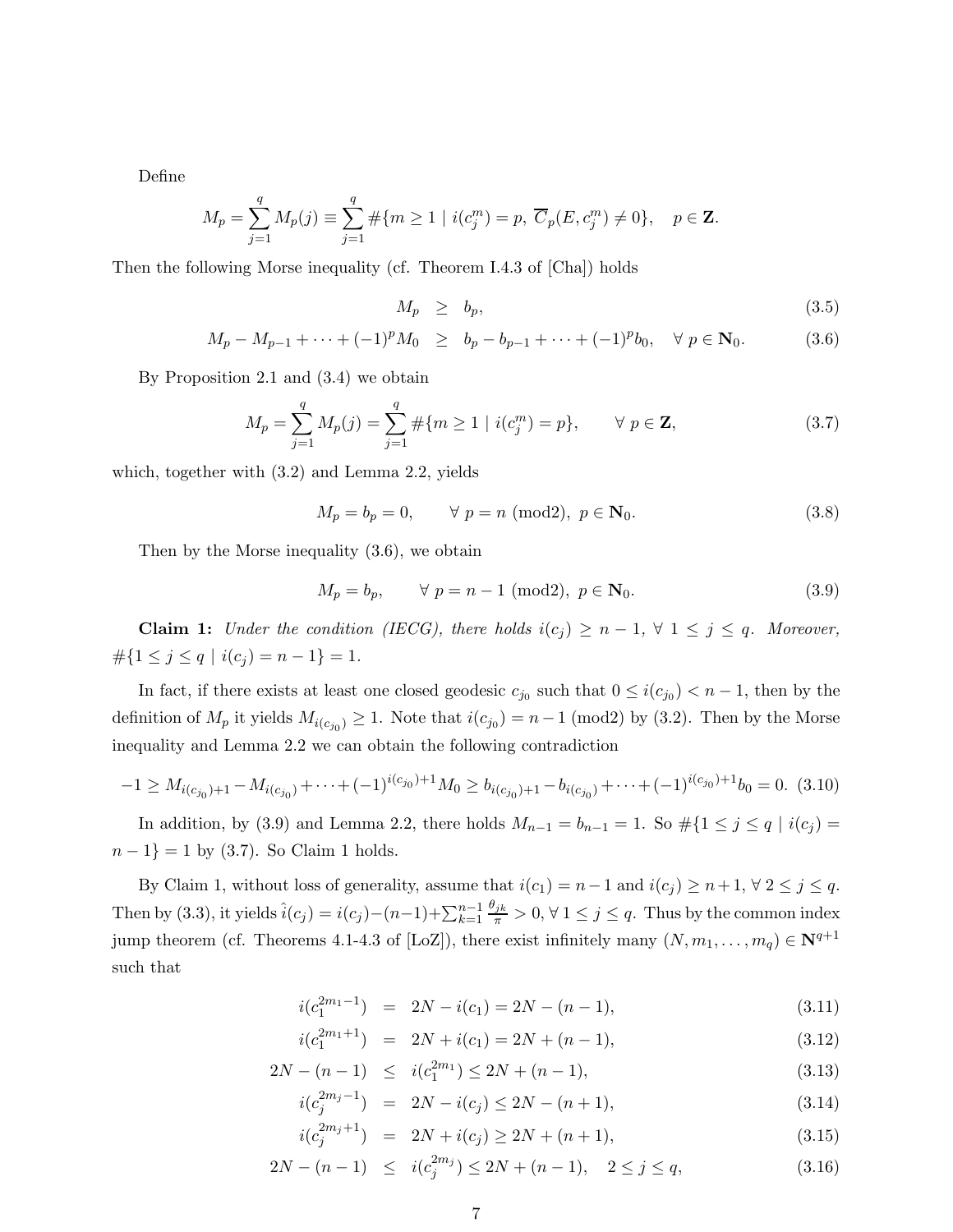where, furthermore, given  $M_0 \in \mathbb{N}$ , we can require  $M_0 \setminus N$  (Note that the closure of the set  $\{\{Nv\}$ ):  $N \in \mathbb{N}$ ,  $M_0|N$  is still a closed additive subgroup of  $\mathbf{T}^{\mathbf{h}}$  for some  $h \in \mathbb{N}$ , where v is defined in  $(4.21)$  of [LoZ]. Then we can use the proof of Step 2 in Theorem 4.1 of [LoZ] to get N). The freedom of choice of N will be used in the proof of Claim 3 below.

**Claim 2:** There holds  $i(c_1^{2m_1+m}) \ge 2N + (n+1), i(c_1^{2m_1-m}) \le 2N - (n+1)$  for any  $m ≥ 2$ .

In fact, by  $\#\{m \geq 1 \mid i(c_1^m) = n - 1\} = M_{n-1} = b_{n-1} = 1$  we get  $i(c_1^m) \geq n+1$ ,  $\forall m \geq 2$ . So by (3.3) and  $i(c) = n - 1$  we have

$$
i(c_1^2) = 2\sum_{k=1}^{n-1} \left[\frac{\theta_{1k}}{\pi}\right] + n - 1 \ge n + 1,\tag{3.17}
$$

which implies that there exists at least some rotation angel  $\theta_{1r}$  with  $1 \leq r \leq n-1$  such that  $1 < \frac{\theta_{1r}}{\pi} < 2$ . Therefore again by (3.3) and  $i(c_1) = n - 1$  we obtain

$$
i(c_1^{2m_1+2}) - i(c_1^{2m_1+1}) = 2\sum_{k=1}^{n-1} \left( \left[ \frac{m_1\theta_{1k}}{\pi} + \frac{\theta_{1k}}{\pi} \right] - \left[ \frac{m_1\theta_{1k}}{\pi} + \frac{\theta_{1k}}{2\pi} \right] \right)
$$
  
\n
$$
\geq 2\left( \left[ \frac{m_1\theta_{1r}}{\pi} + \frac{\theta_{1r}}{\pi} \right] - \left[ \frac{m_1\theta_{1r}}{\pi} + \frac{\theta_{1r}}{2\pi} \right] \right)
$$
  
\n
$$
= 2\left( \left[ \left\{ \frac{m_1\theta_{1r}}{\pi} \right\} + \left\{ \frac{\theta_{1r}}{\pi} \right\} \right] - \left[ \left\{ \frac{m_1\theta_{1r}}{\pi} \right\} + \frac{\theta_{1r}}{2\pi} \right] \right) + 2
$$
  
\n
$$
= 2, \tag{3.18}
$$

where the last equality holds by choosing

$$
\left\{\frac{m_1\theta_{1r}}{\pi}\right\} > \max\left\{1 - \left\{\frac{\theta_{1r}}{\pi}\right\}, 1 - \frac{\theta_{1r}}{2\pi}\right\}.
$$
\n(3.19)

Similarly we can obtain

$$
i(c_1^{2m_1-1}) - i(c_1^{2m_1-2}) = 2\sum_{k=1}^{n-1} \left( \left[ \frac{m_1\theta_{1k}}{\pi} - \frac{\theta_{1k}}{2\pi} \right] - \left[ \frac{m_1\theta_{1k}}{\pi} - \frac{\theta_{1k}}{\pi} \right] \right)
$$
  
\n
$$
\geq 2\left( \left[ \frac{m_1\theta_{1r}}{\pi} - \frac{\theta_{1r}}{2\pi} \right] - \left[ \frac{m_1\theta_{1r}}{\pi} - \frac{\theta_{1r}}{\pi} \right] \right)
$$
  
\n
$$
= 2\left( \left[ \left\{ \frac{m_1\theta_{1r}}{\pi} \right\} - \frac{\theta_{1r}}{2\pi} \right] - \left[ \left\{ \frac{m_1\theta_{1r}}{\pi} \right\} - \left\{ \frac{\theta_{1r}}{\pi} \right\} \right] \right) + 2
$$
  
\n
$$
= 2, \tag{3.20}
$$

where the last equality holds by choosing

$$
\left\{\frac{m_1\theta_{1r}}{\pi}\right\} > \max\left\{\left\{\frac{\theta_{1r}}{\pi}\right\}, \frac{\theta_{1r}}{2\pi}\right\}.
$$
\n(3.21)

Here the existence of  $m_1$  satisfying requirements (3.19) and (3.21) can be made sure by (4.5) of Theorem 4.1, (4.43) in the proof of Theorem 4.3 and (c) of Theorem 4.2 in [LoZ], or directly by Corollary 3.19 of [DuL3].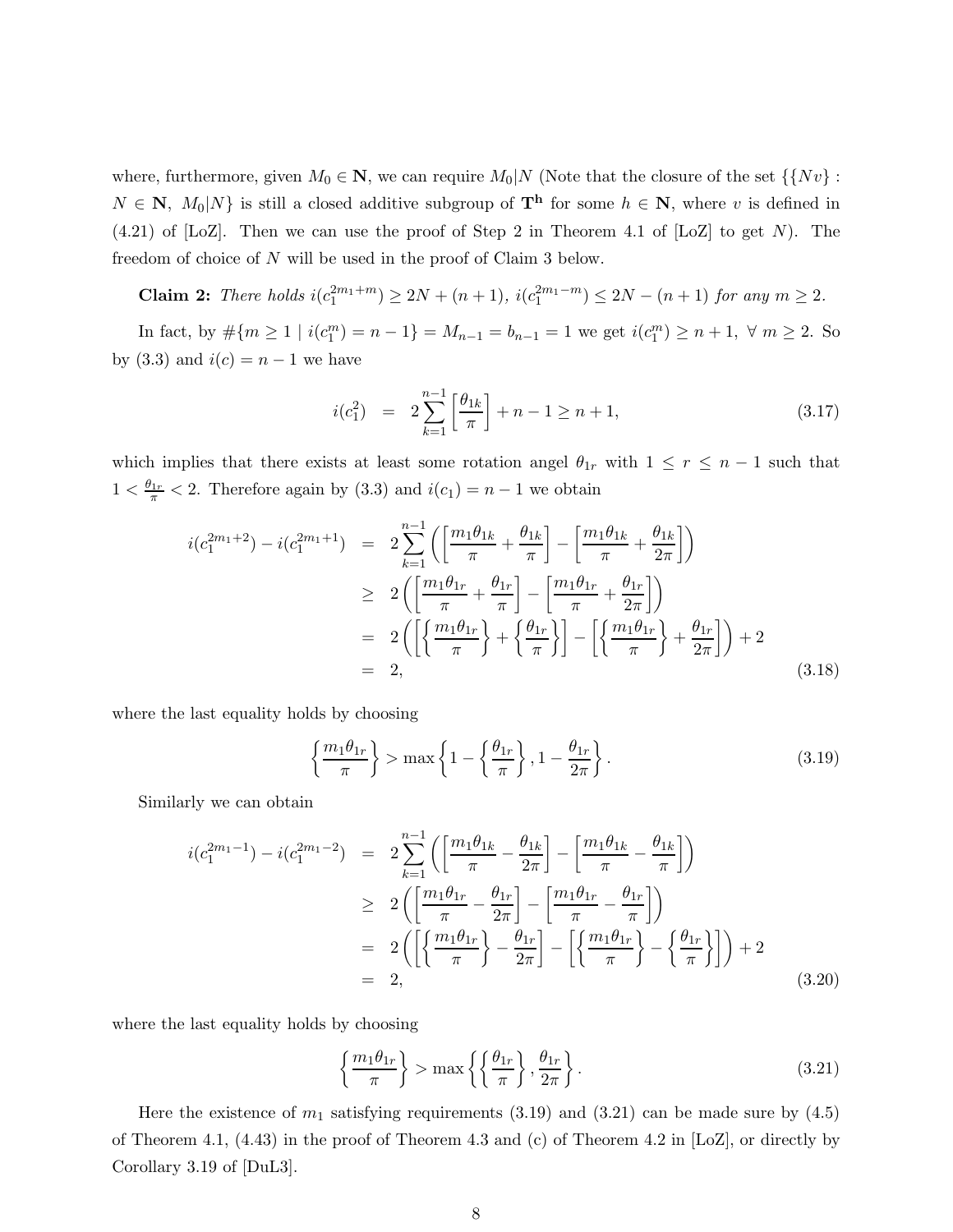In addition, it follows from  $i(c_1) = n - 1$  and (3.3) that  $i(c_1^{m+1}) \geq i(c_1^m)$ ,  $\forall m \geq 1$ . Then by (3.11)-(3.12), (3.18) and (3.20), Claim 2 is proved.

Claim 3:  $q=2\left\lceil \frac{n+1}{2}\right\rceil$  $\frac{+1}{2}$ .

We use two cases to carry out the proof of Claim 3:

Case 1:  $n \in 2N$ .

For the integer N in the common index jump theorem, we can require  $(n-1)|N$ . Thus  $b_{2N+n-1} =$  $b_{2N-n+1} = 2, b_p = 1, \forall p \in (2N-(n-1), 2N+(n-1)) \cap (2N-1)$  by Lemma 2.2. Thus together with  $(2.5)$ , it yields

$$
\sum_{p=2N-(n-1)}^{2N+n-1} b_p = \frac{(2N+n-1)-(2N-n+1)}{2} + 3 = n+2.
$$
 (3.22)

On the other hand, by  $(3.7), (3.11)$ - $(3.16)$  and Claim 2 we have

$$
\sum_{p=2N-(n-1)}^{2N+n-1} M_p(1) = 3, \qquad \sum_{p=2N-(n-1)}^{2N+n-1} M_p(j) = 1, \quad \forall \ 2 \le j \le q,
$$

which yields

$$
\sum_{p=2N-(n-1)}^{2N+n-1} M_p = 3+q-1 = q+2.
$$
\n(3.23)

Thus from  $(3.8)-(3.9)$ ,  $(3.22)$  and  $(3.23)$  it follows

$$
n+2 = \sum_{p=2N-(n-1)}^{2N+n-1} b_p = \sum_{p=2N-(n-1)}^{2N+n-1} M_p = q+2,
$$
\n(3.24)

which yields  $q = n$  and completes the proof of Claim 3 in Case 1.

Case 2:  $n \in 2N - 1$ .

For the integer N in the common index jump theorem, we can require  $(n-1)|N$ . Thus  $b_{2N+n-1} =$  $b_{2N} = b_{2N-n+1} = 2, b_p = 1, \forall p \in 2\mathbb{N} \cap (2N-(n-1), 2N+(n-1))\setminus\{2N\}$  by Lemma 2.2. Thus similarly to the proof in Case 1 it yields

$$
n+3 = \frac{(2N+n-1) - (2N-n+1)}{2} + 4
$$
  
= 
$$
\sum_{p=2N-(n-1)}^{2N+n-1} b_p
$$
  
= 
$$
\sum_{p=2N-(n-1)}^{2N+n-1} M_p
$$
  
= 
$$
q+2,
$$
 (3.25)

which yields  $q = n + 1$  and completes the proof of Claim 3 in Case 2.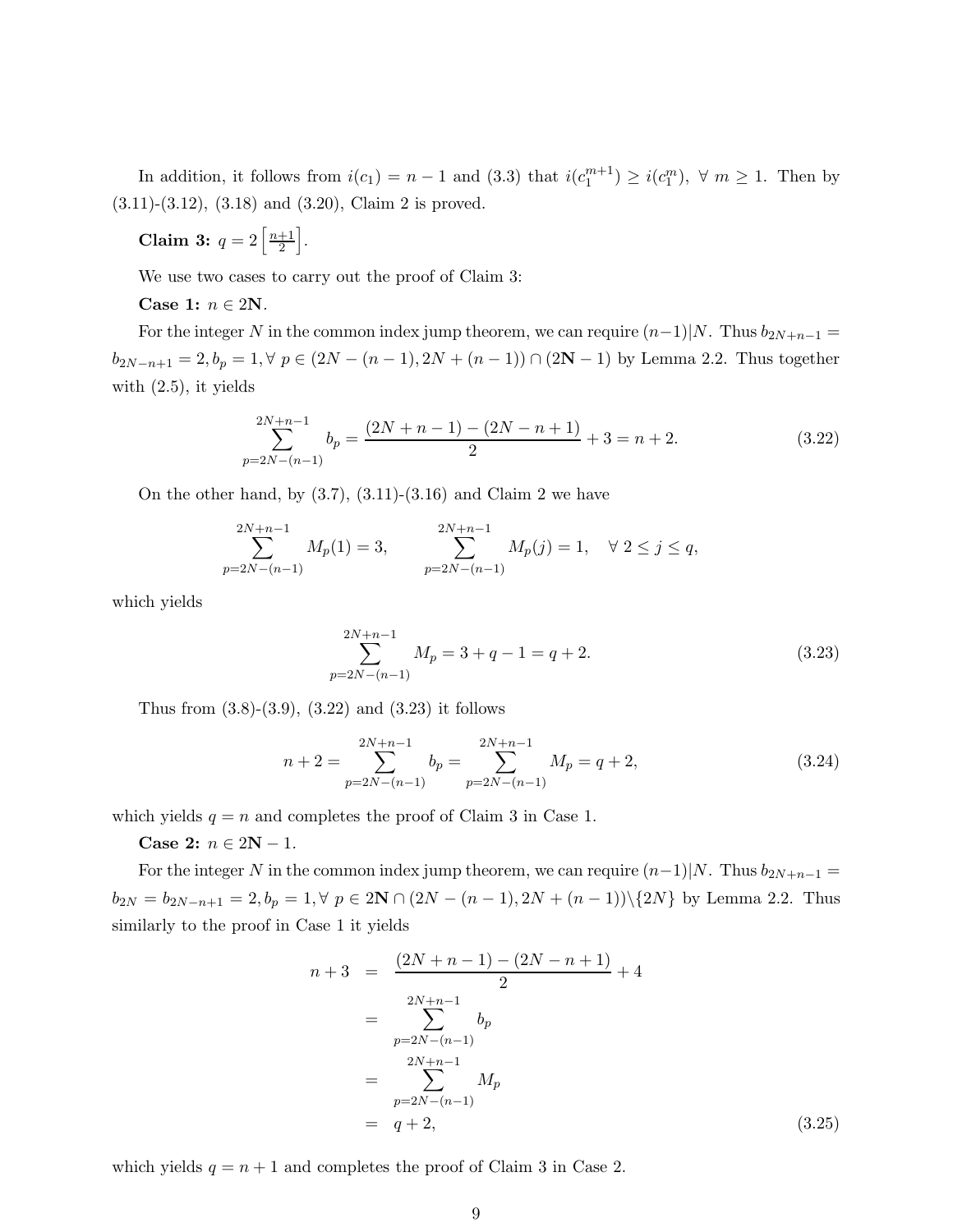#### Proof of Theorem 1.3:

It is proved in Remark 3.7 of [DuL2] that suppose that there exist precisely two prime closed geodesics  $c_1$  and  $c_2$  on every bumpy Finsler  $(S^3, F)$ , then both  $c_1$  and  $c_2$  are non-hyperbolic and must belong to one of three precise classes there. Furthermore, if any prime closed geodesic on it has non-zero Morse index, then both  $c_1$  and  $c_2$  are irrationally elliptic. Thus as an application of Theorem 1.2 we proved Theorem 1.3. Г

Г

Acknowledgements. The authors would like to thank sincerely Professor Yiming Long for his valuable help and encouragement to them. And the authors also thank sincerely him for his comments, suggestions and helpful discussions about the closed geodesic problem with them.

## References

- [Ano] D. V. Anosov, Geodesics in Finsler geometry. *Proc. I.C.M.* (Vancouver, B.C. 1974), Vol. 2. 293-297 Montreal (1975) (Russian), Amer. Math. Soc. Transl. 109 (1977) 81-85.
- [Ban] V. Bangert, On the existence of closed geodesics on two-spheres. Internat. J. Math. 4 (1993) 1-10.
- [BaL] V. Bangert, Y. Long, The existence of two closed geodesics on every Finsler 2-sphere. Math. Ann. 346 (2010) 335-366.
- [Bot] R. Bott, On the iteration of closed geodesics and the Sturm intersection theory. Comm. Pure Appl. Math. 9 (1956) 171-206.
- [Cha] K. C. Chang, Infinite Dimensional Morse Theory and Multiple Solution Problems, Birkhäuser, Boston, 1993.
- [DuL1] H. Duan and Y. Long, Multiple closed geodesics on bumpy Finsler n-spheres. J. Diff. Equa. 233 (2007) 221-240.
- [DuL2] H. Duan and Y. Long, Multiplicity and stability of closed geodesics on bumpy Finsler 3-shpheres. Calc. Var. 31 (2008) 483-496.
- [DuL3] H. Duan and Y. Long, The index growth and multiplicity of closed geodesics. J. Funct. Anal. 259 (2010) 1850-1913.
- [Fra] J. Franks, Geodesics on  $S^2$  and periodic points of annulus homeomorphisms. Invent. Math. 108 (1992) 403-418.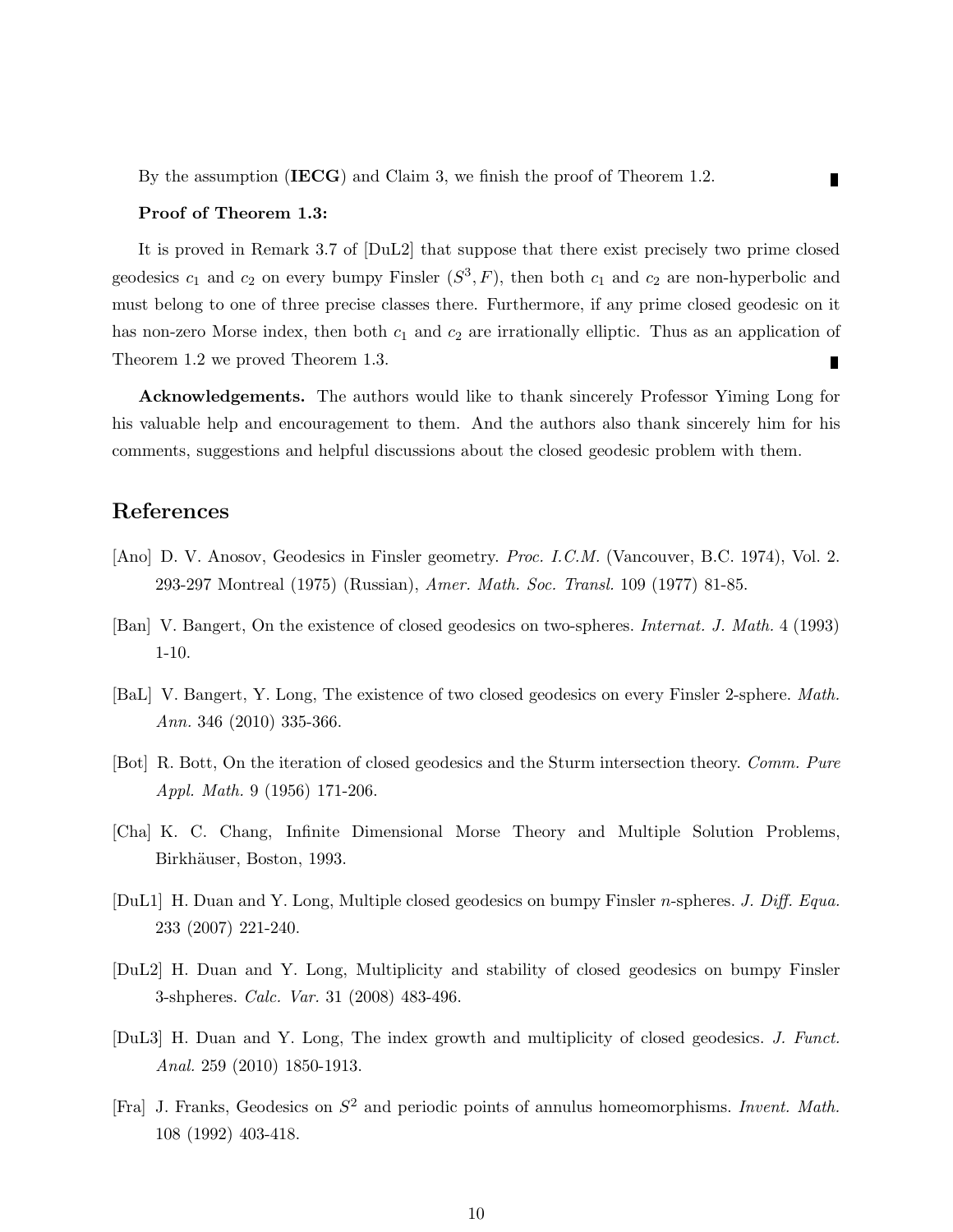- [Hin] N. Hingston, Equivariant Morse theory and closed geodesics. J. Differential Geom. 19 (1984), no. 1, 85-116.
- [HWZ1] H. Hofer, K. Wysocki and E. Zehnder, The dynamics on three-dimensional strictly convex energy surfaces. Ann. of Math. 148 (1998) 197-289.
- [HWZ2] H. Hofer, K. Wysocki and E. Zehnder, Finite energy foliations of tight three shperes and Hamiltonian dynamics. Ann. of Math. 157 (2003) 125-255.
- [Kat] A. B. Katok, Ergodic properties of degenerate integrable Hamiltonian systems. Izv. Akad. Nauk SSSR. 37 (1973) (Russian), Math. USSR-Izv. 7 (1973) 535-571.
- [Kli] W. Klingenberg, Lectures on Closed Geodesics. Springer. Berlin. 1978.
- [Liu] C. Liu, The relation of the Morse index of closed geodesics with the Maslov-type index of symplectic paths. Acta Math. Sinica. English Series 21 (2005) 237-248.
- [LiL] C. Liu and Y. Long, Iterated index formulae for closed geodesics with applications. Science in China. 45 (2002) 9-28.
- [Lon1] Y. Long, Maslov-type index, degenerate critical points and asymptotically linear Hamiltonian systems. Science in China. Series A. 33(1990) 1409-1419.
- [Lon2] Y. Long, Bott formula of the Maslov-type index theory. Pacific J. Math. 187 (1999) 113-149.
- [Lon3] Y. Long, Precise iteration formulae of the Maslov-type index theory and ellipticity of closed characteristics. Advances in Math. 154 (2000) 76-131.
- [Lon4] Y. Long, Index Theory for Symplectic Paths with Applications. Progress in Math. 207, Birkhäuser. Basel. 2002.
- [Lon5] Y. Long, Multiplicity and stability of closed geodesics on Finsler 2-spheres. J. Eur. Math. Soc. 8 (2006) 341-353.
- [LoD] Y. Long and H. Duan, Multiple closed geodesics on 3-spheres. Adv. Math. 221 (2009) 1757-1803.
- [LoW] Y. Long and W. Wang, Stability of closed geodesics on Finsler 2-spheres. J. Funct. Anal. 255 (2008) 620-641.
- [LoZ] Y. Long and C. Zhu, Closed characteristics on compact convex hypersurfaces in  $\mathbb{R}^{2n}$ . Ann. of Math. 155 (2002) 317-368.
- [Rad1] H.-B. Rademacher, On the average indices of closed geodesics. J. Diff. Geom. 29 (1989) 65-83.